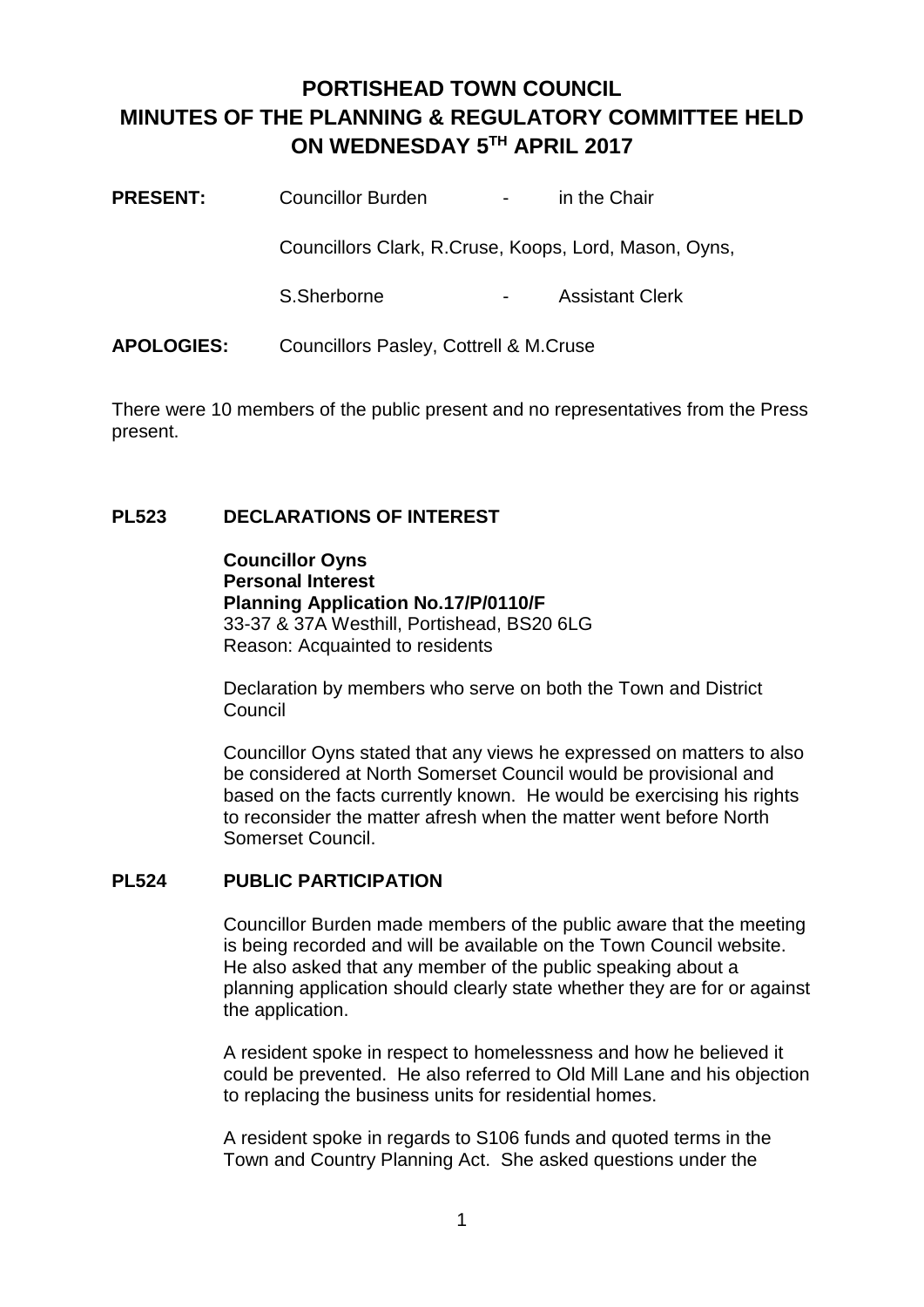Freedom of Information Act and referred to the main road infrastructure to the Ashlands and the train costs.

Councillor Burden responded:

- i) he was unsure whether this is the correct process for Freedom of Information requests,
- ii) whilst the Town Council do have some input in terms of S106 it is very much a district Council process,
- iii) Portishead Town Council has made very strong representations that the train should go ahead

*Assistant Clerk note: this particular resident submitted a copy of her typed speech to the Clerk of the meeting, which will be passed to the Town Clerk.*

A resident spoke in respect to planning application 17/P/0110/F. He continues to object.

A resident spoke in respect to planning application 17/P/0110/F. She continues to object.

# **PL525 SECTION 1 – TO BE CONSIDERED BY THE PLANNING & REGULATORY COMMITTEE**

# **PLANNING APPLICATIONS**

# **17/P/0462/F 22 RALEIGH RISE, PORTISHEAD, BS20 6LA**

Increasing width of rear balcony and fitting stainless steel supports and glass balcony

Councillor Koops proposed no objection subject to no valid objection from neighbours.

Councillor Lord seconded the proposal.

**Vote recorded:** majority in favour

**RESOLVED THAT** no objection subject to no valid objection from neighbours.

# **17/P/0495/F 62 LOWER DOWN ROAD, PORTISHEAD, BS20 6PD**

Erection of a two storey side and a single storey rear extension

Councillor Burden proposed no objection subject to the application fulfilling North Somerset Council's parking standards.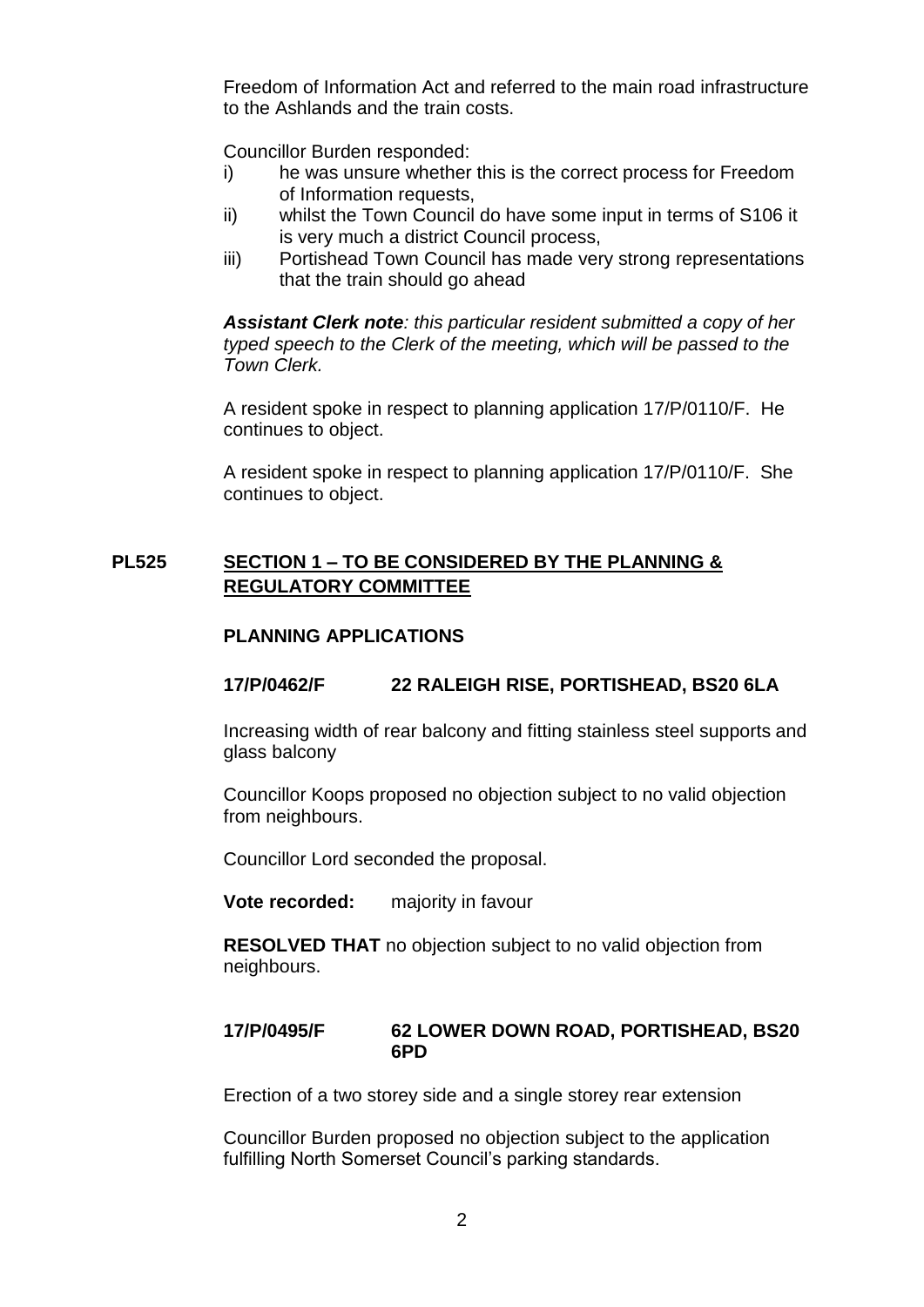Councillor Mason seconded the proposal.

**Vote recorded:** majority in favour

**RESOLVED THAT** no objection subject to the application fulfilling North Somerset Council's parking standards.

# **17/P/0498/MOD FORMER ST. PETER'S SCHOOL SITE, HALLETTS WAY, PORTISHEAD**

Modification of Section 106 legal agreement on application 1124/92 (47 semi-detached and detached houses and bungalows with 47 garages, together with public open space, roads and footpaths) to discharge planning obligations

Councillor Lord proposed no comment due to a lack of information.

Councillor Mason seconded the proposal.

**Vote recorded:** majority in favour

**RESOLVED THAT** no comment due to a lack of information

# **17/P/0537/F WESTERING, BATTERY LANE, PORTISHEAD, BS20 7JD**

Single storey ground floor extension

Councillor Lord proposed no objection subject to full planning permission being required if this is to become a separate dwelling.

Councillor Mason seconded the proposal.

**Vote recorded:** majority in favour

**RESOLVED THAT** no objection subject to full planning permission being required if this is to become a separate dwelling.

# **17/P/0555/F 201A PHOENIX WAY, PORTISHEAD, BS20 7GP**

Two storey side extension and single storey rear extension with additional railings to boundary

*Assistant Clerk note: Councillor Koops gave a declarations of interest in regards to 17/P/0555/F as she is acquainted with the neighbour. She took no part in the vote.*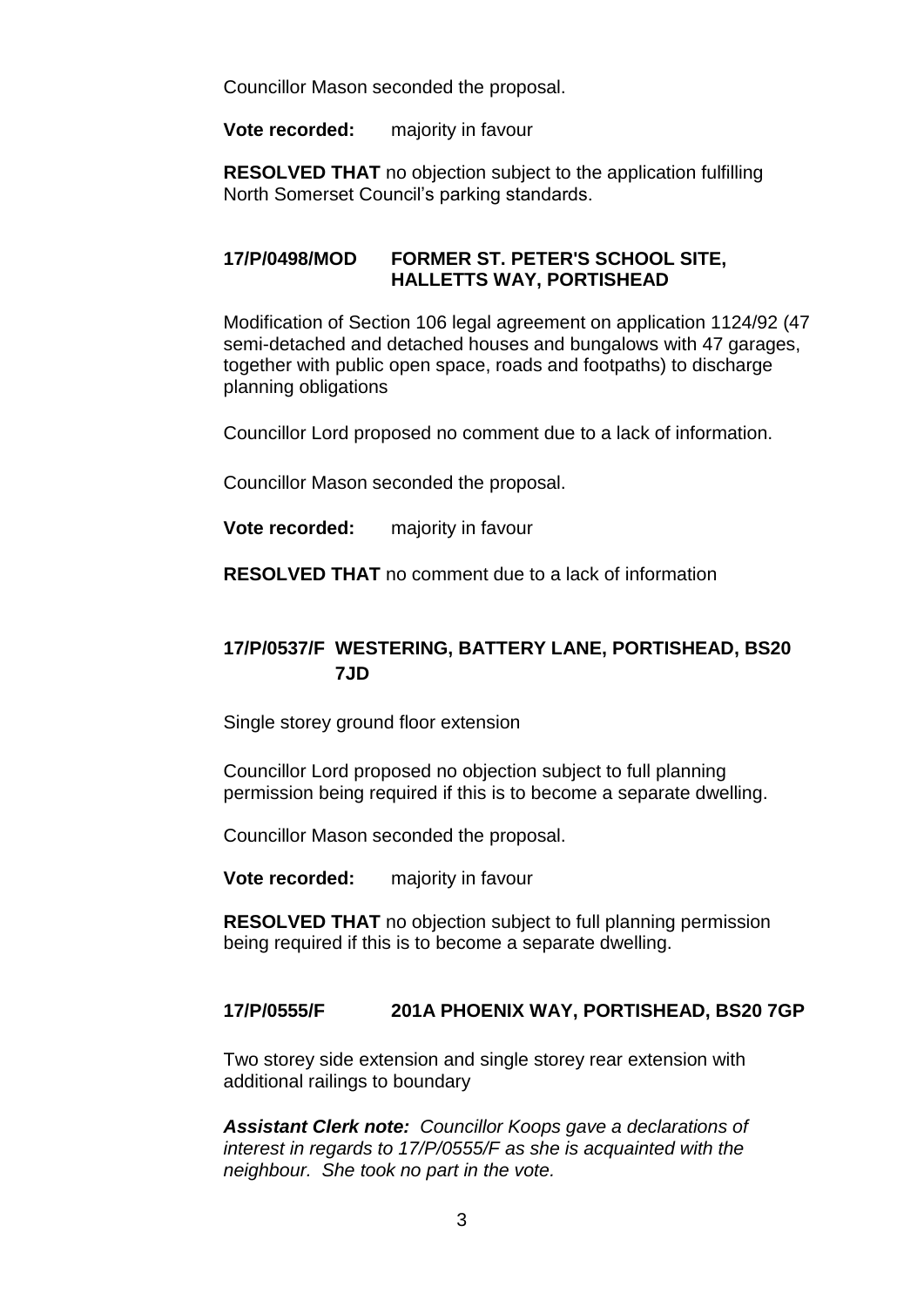Councillor Lord proposed no objection subject to no valid objection from neighbours.

Councillor Mason seconded the proposal.

**Vote recorded:** majority in favour

**RESOLVED THAT** no objection subject to no valid objection from neighbours.

#### **17/P/0605/F 2 HERON GARDENS, PORTISHEAD, BS20 7DH**

Erection of a first floor side/front extension to include a balcony and 4no. roof lights. Erection of an attached garage to the front elevation

Councillor Lord proposed objecting, the application does not demonstrate compliance with North Somerset Council's parking guidelines for a 5 bedroom house and aesthetically it would not be in keeping with neighbouring houses.

Councillor Koops seconded the proposal.

**Vote recorded:** majority in favour

**RESOLVED THAT** objects, the application does not demonstrate compliance with North Somerset Council's parking guidelines for a 5 bedroom house and aesthetically it would not be in keeping with neighbouring houses.

*Assistant Clerk note: the following application had been amended and so Portishead Town Council is being re-consulted. Portishead Town Council is required to submit its comments no later than 10th April 2017.* 

# **17/P/0110/F 33-37 & 37A WESTHILL, PORTISHEAD, BS20 6LG**

Erection of 3no. 3 bedroom eco town houses and 1no. 2 bedroom eco town house following the demolition of existing converted office accommodation

Councillor Clark proposed repeating the Town Council's previous comment, which read "objects on the grounds that the demolition and subsequent rebuild on this site does not maintain and enhance the conservation area. In addition, access to the rear of the buildings is difficult and access to and from the main road is dangerous".

Councillor Lord seconded the proposal.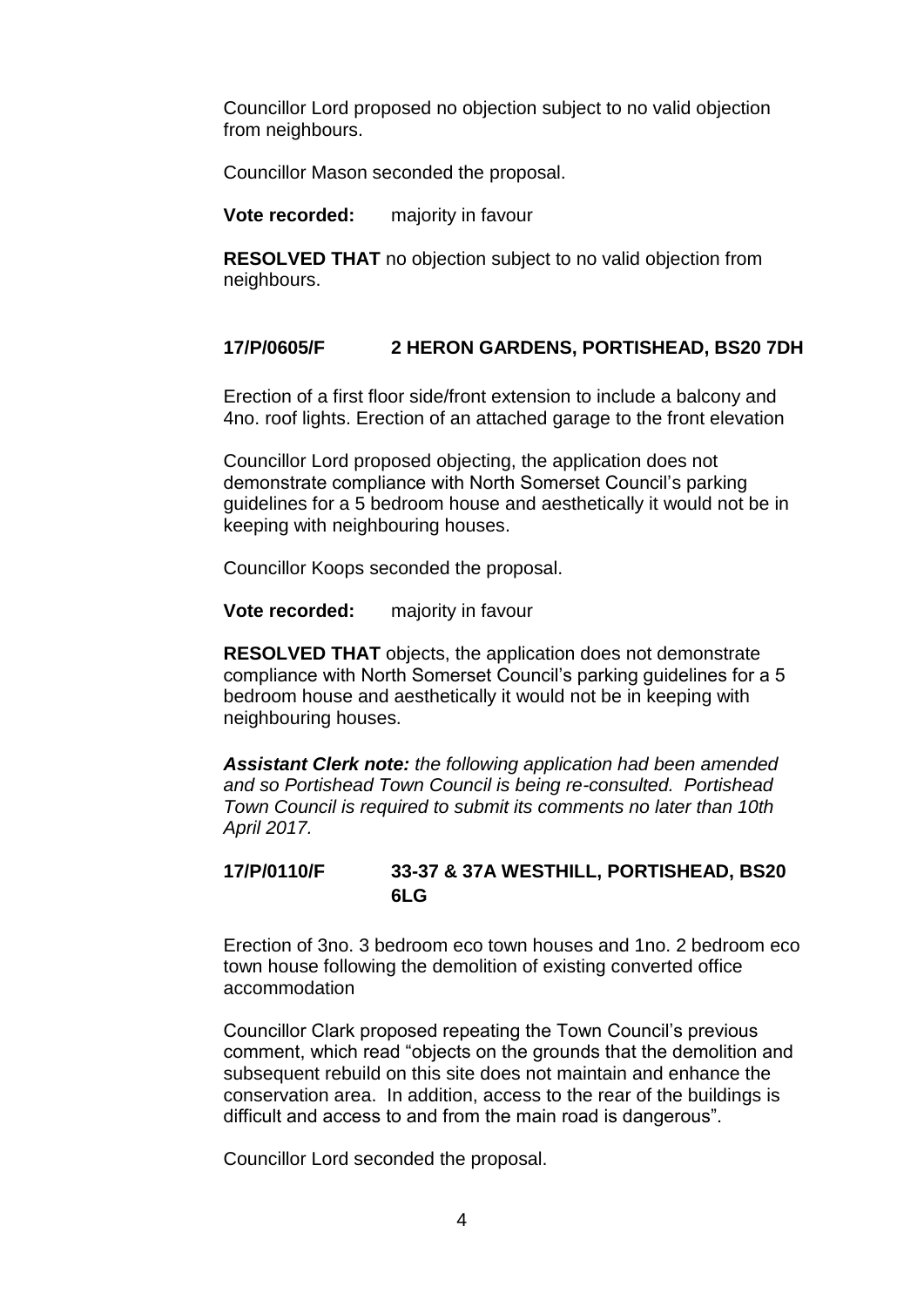**Vote recorded:** majority in favour (Councillor Oyns took no part in the discussion or vote)

**RESOLVED THAT** objects on the grounds that the demolition and subsequent rebuild on this site does not maintain and enhance the conservation area. In addition, access to the rear of the buildings is difficult and access to and from the main road is dangerous.

## **PL526 SECTION 2 – PLANNING MATTERS (RECOMMENDATIONS TO TOWN COUNCIL)**

# **OTHER PLANNING MATTERS**

# **5.1 PORTBURY WHARF NATURE RESERVE**

Councillor Burden informed the meeting that a couple of the volunteers who are wishing to form a Trust to run the Nature Reserve have met with the Leader of the Council. The outcome of that meeting has not been published.

**RECOMMENDATION** - there was no recommendation made.

# **5.2 CAR PARKING**

Councillor Clark informed the meeting that he had raised at a recent PACT meeting a parking issue on Newfoundland Way, where owners had parked their cars over the bus stop effecting where the bus could stop to drop and collect passengers.

It was noted that warning notices had been put on to cars and that a traffic warden was present in Portishead on 04/04/17. It was understood that 116 tickets were issued yesterday 04/04/17.

**RECOMMENDATION** - there was no recommendation made.

# **5.3 AVON WAY – HIGHWAY**

A report was not given.

**RECOMMENDATION** - there was no recommendation made.

# **5.4 LATE PLANNING APPLICATIONS**

The meeting considered the following planning applications and made recommendations:

#### **17/P/0660/F 66 WEST HILL, PORTISHEAD, BRISTOL, BS20 6LR**

Erection of a two storey side extension, a single storey side/front extension, a detached garage and an entrance porch following demolition of conservatory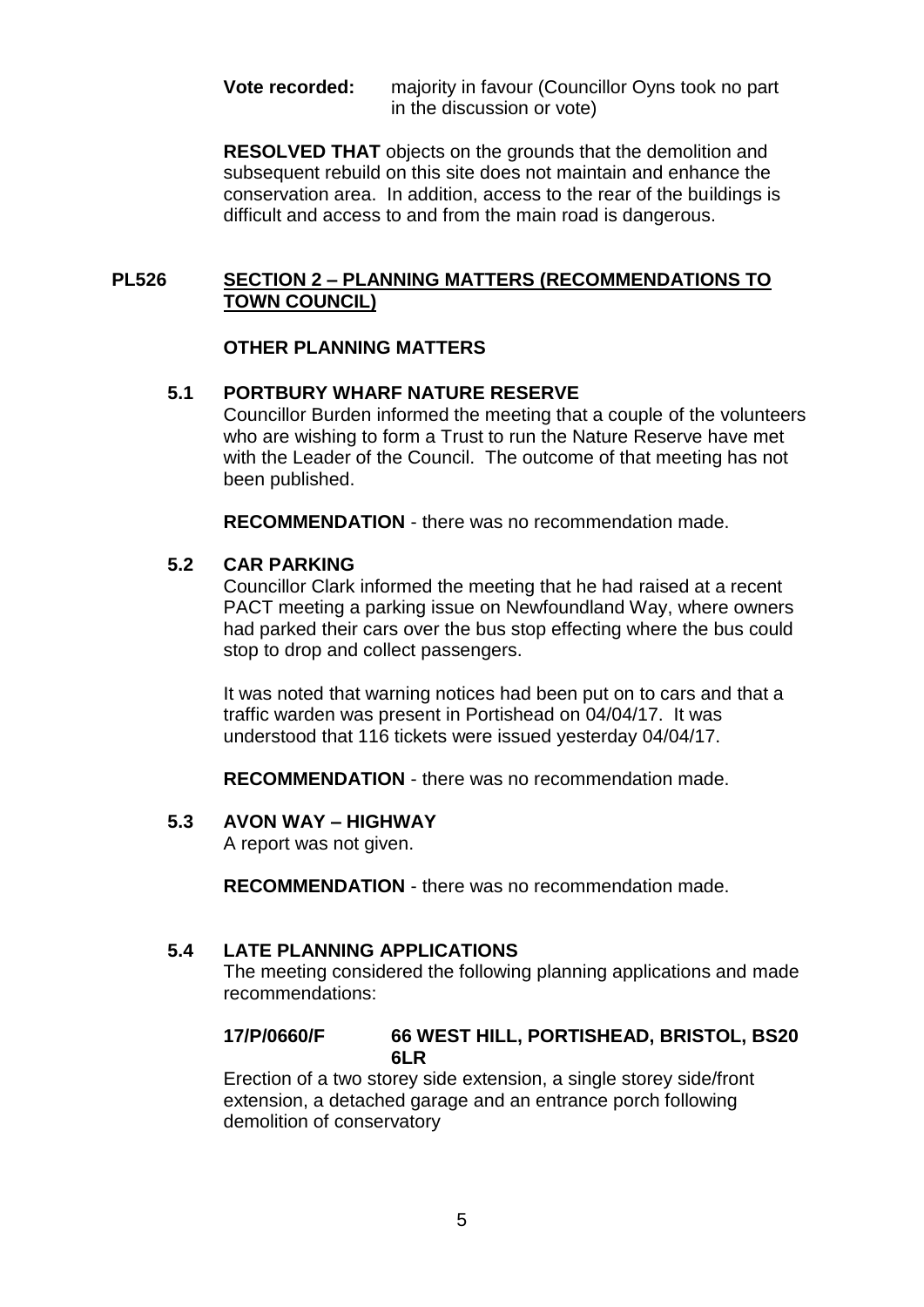**RECOMMENDATION** Portishead Town Council responds - no objection providing the application can demonstrate that it complies with North Somerset Council's parking quidelines.

# **17/P/0695/TPO COUNCIL LAND OPPOSITE FOOTPATH FROM 11 LYNTON CLOSE, PORTISHEAD, BRISTOL, BS20 6YS**

T15 oak - reduce large limb growing towards 11 Lynton Close by 4m **RECOMMENDATION** Portishead Town Council responds – objects to the reduction.

# **17/P/0697/TPO 19 WHITE LODGE PARK, PORTISHEAD, BRISTOL, BS20 7HH**

T1 sycamore - reduce crown back to old points (maximum 3 metres) **RECOMMENDATION** Portishead Town Council responds - objects to the reduction.

# **17/P/0709/ADV 38 - 40 HIGH STREET, PORTISHEAD, BRISTOL, BS20 6EN**

Advertising consent for 3 No. non-illuminated fascia signs, 2 No. illuminated hanging signs and 1 No. non-illuminated nameplate sign **RECOMMENDATION** Portishead Town Council responds – no comment.

# **17/P/0721/F 8 LADYMEAD, PORTISHEAD, BS20 7LJ**

Two storey rear extension, single storey front extension and alterations to roof of existing single storey rear extension

**RECOMMENDATION** Portishead Town Council responds – no objection subject to no valid objection from neighbours.

# **17/P/0725/F 24 HILLSIDE ROAD, PORTISHEAD, BS20 8EU**

Retrospective planning application for the erection of a dwelling as built **RECOMMENDATION** Portishead Town Council responds – no objection subject to compliance with current North Somerset Council parking standards.

# **17/P/0726/F BRACKENWOOD GARDENS, PORTISHEAD, BS20 8FD**

Variation of condition 5 (relating to 10% energy generation) of permission 14/P/0467/F (Erection of seven residential dwellings) to allow a fabric-first approach to achieve a 10% energy consumption saving

**RECOMMENDATION** Portishead Town Council responds – no objection subject to the policy being met in another way.

# **17/P/0738/F 103A Nore Road, Portishead, Bristol, BS20 8DW**

Single storey rear extension, new roof dormers and detached garage **RECOMMENDATION** Portishead Town Council responds – no objection subject to no valid objection from neighbours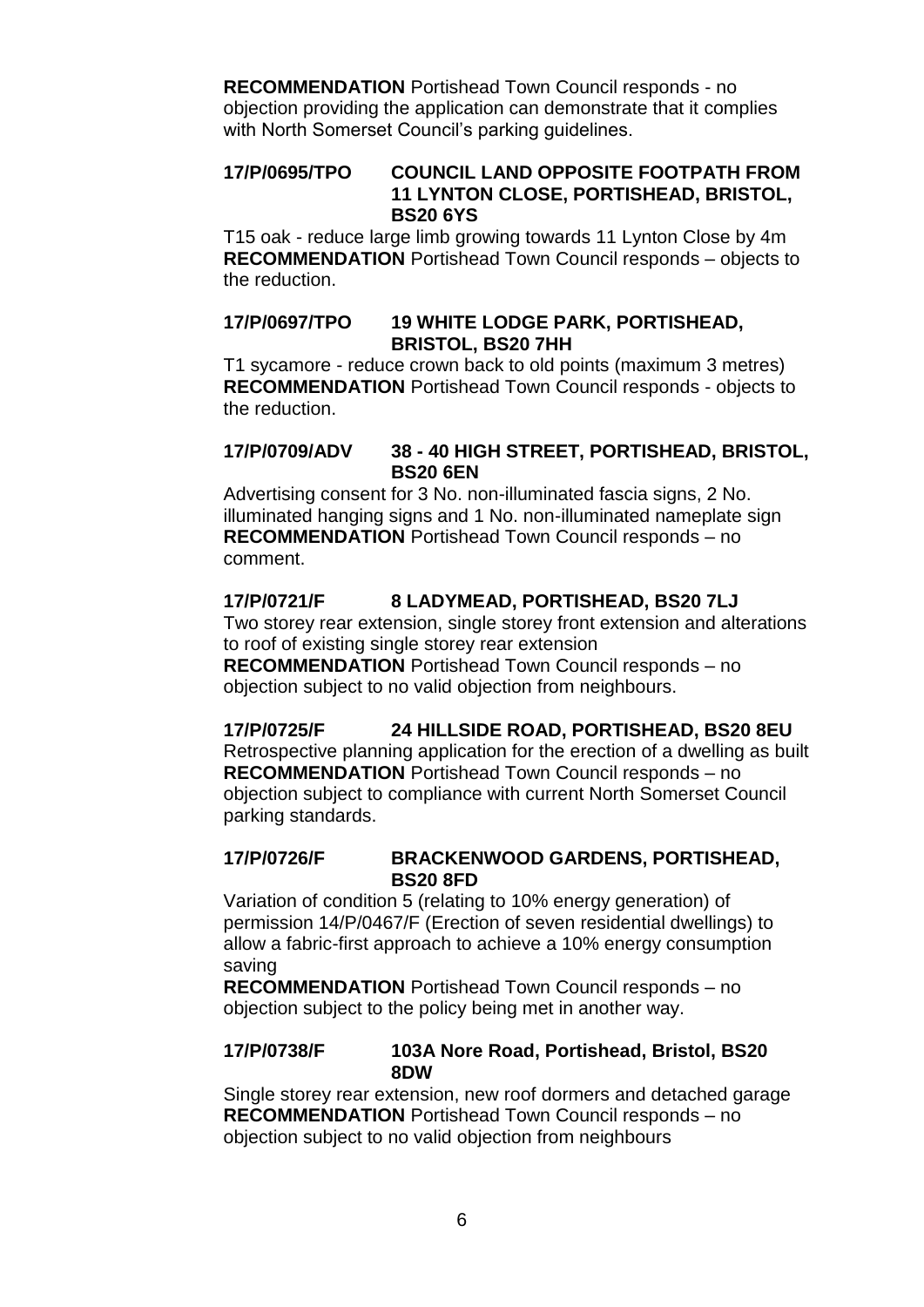# **17/P/0740/F 21 COMBE AVENUE, PORTISHEAD, BRISTOL, BS20 6JS**

Erection of two storey side extension and associated works **RECOMMENDATION** Portishead Town Council responds - no objection subject to no valid objection from neighbours

# **17/P/0756/TPO 29 HIGHFIELD DRIVE, PORTISHEAD, BRISTOL, BS20 8JD**

T1 oak - fell

**RECOMMENDATION** there was no recommendation made

# **5.5 WESTON GENERAL HOSPITAL**

The meeting noted that residents in North Somerset were being invited to have their say on emerging ideas to build a strong future for Weston General Hospital.

The consultation closes on Thursday 6 April.

**RECOMMENDATION** there was no recommendation made

# **5.6 PREVENTING HOMELESSNESS STRATEGY FOR NORTH SOMERSET**

The meeting noted that North Somerset Council's Housing Team has just launched a new draft 'Preventing Homelessness Strategy for North Somerset'.

The consultation and the review undertaken in 2016 can be found using the following link: [http://consult.n](http://consult.n-somerset.gov.uk/consult.ti/Hstrat/consultationHome)[somerset.gov.uk/consult.ti/Hstrat/consultationHome](http://consult.n-somerset.gov.uk/consult.ti/Hstrat/consultationHome)

The consultation closes on 21<sup>st</sup> April 2017.

**RECOMMENDATION** – Portishead Town Council notes the consultation.

# **5.7 HARBOUR EDGE**

Councillor Clark gave background information to the meeting. He understood that 42 (out of 91) properties are currently occupied and that it would be a nice walk along Portbury Ditch if a footpath was opened to link the public footpath between Harbour Edge and Phoenix Way. He believed this should be given priority and asked for the Town Council to write to North Somerset Council in support of a footpath being given priority as soon as the Harbour Edge development is completed.

**RECOMMENDATION** Portishead Town Council writes to North Somerset Council in support of introducing a new footpath linking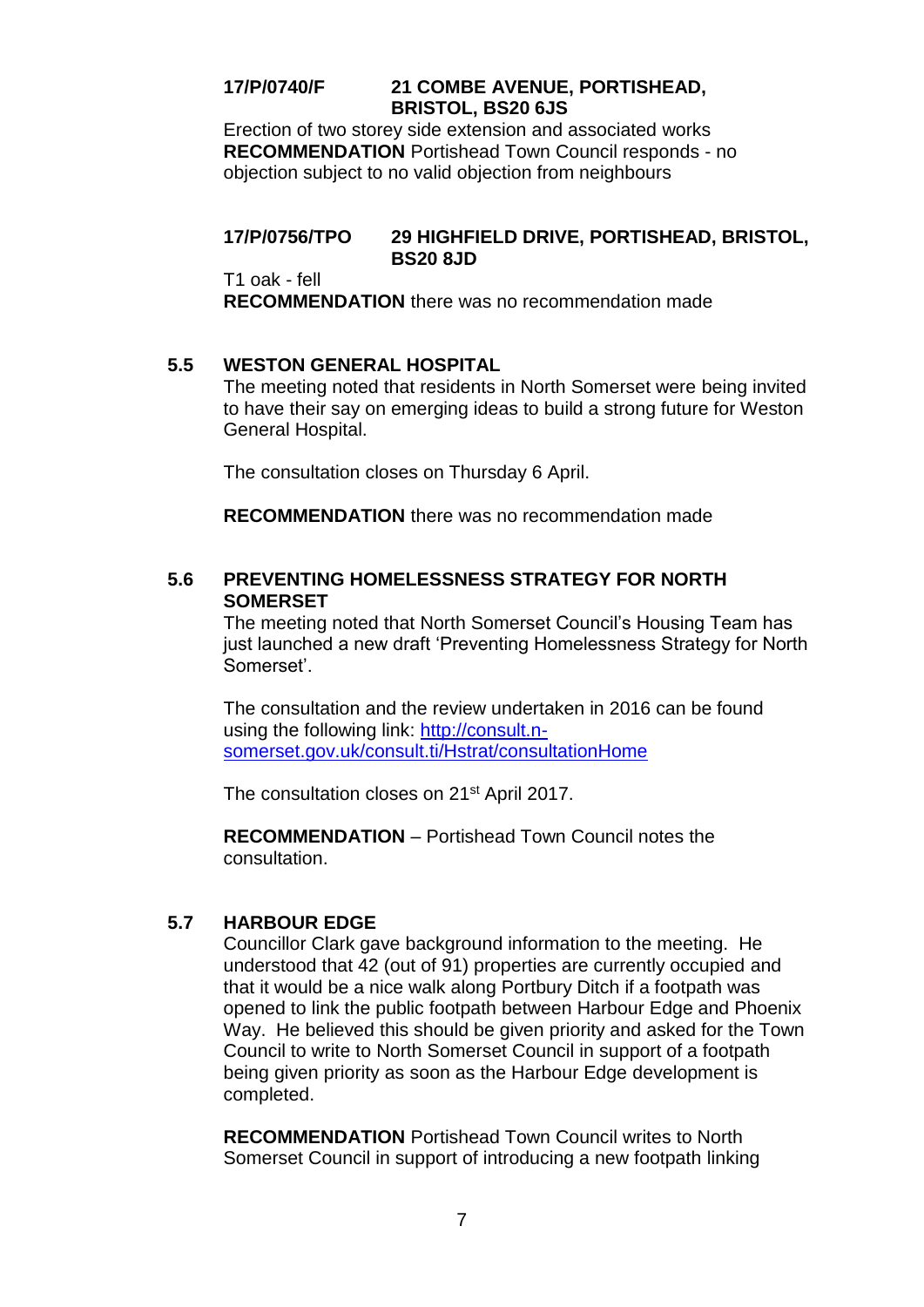Harbour Edge and Phoenix Way along Portbury Ditch as a priority to coincide with the completion of the development of Harbour Edge.

# **5.8 PORTBURY PARISH COUNCIL – PLANNING APPLICATION 17/P/0429/F – DAYS INN, HOTEL EXTENSION**

The meeting noted a letter dated 22/03/17 from Portbury Parish Council to North Somerset Council and discussed the entranceway to Gordano Services on the M5.

**RECOMMENDATION** Portishead Town Council writes to North Somerset Council in support of Portbury Parish Council's wishes for Welcome Break to improve the entranceway to Gordano Services so that it is more welcoming.

### **5.9 NORTH SOMERSET COUNCIL – SITE AND POLICIES PLAN PART 2: SITE ALLOCATIONS PLAN**

The meeting noted that an inspector has been appointed - Mrs Wendy J Burden BA DipTP MRTPI who is intending to hold the hearing sessions of the examination on 16th, 17th and 18th May 2017 with a possibility of a further session on 23rd May if necessary. The hearings will be at the Ballroom, Grand Atlantic Hotel, Beach Road, Westonsuper-Mare BS23 1BA, commencing at 10:00am daily.

The submission documents can be viewed on the North Somerset Council website at [http://www.n-somerset.gov.uk/my-services/planning](http://www.n-somerset.gov.uk/my-services/planning-building-control/planningpolicy/sites-policies-development-plan-document/sitesandpolicies/)[building-control/planningpolicy/sites-policies-development-plan](http://www.n-somerset.gov.uk/my-services/planning-building-control/planningpolicy/sites-policies-development-plan-document/sitesandpolicies/)[document/sitesandpolicies/](http://www.n-somerset.gov.uk/my-services/planning-building-control/planningpolicy/sites-policies-development-plan-document/sitesandpolicies/)

A copy of the Inspector's Guidance Note (ID/2) and Hearing Programme (ID/3) have been supplied and are available from the Town Council office.

North Somerset Council's responses to the Inspector's questions are now available on the examination web page [http://www.n](http://www.n-somerset.gov.uk/my-services/planning-building-control/planningpolicy/sites-policies-development-plan-document/sites-policies-plan-part-2-site-allocations-plan-examination/)[somerset.gov.uk/my-services/planning-building](http://www.n-somerset.gov.uk/my-services/planning-building-control/planningpolicy/sites-policies-development-plan-document/sites-policies-plan-part-2-site-allocations-plan-examination/)[control/planningpolicy/sites-policies-development-plan-document/sites](http://www.n-somerset.gov.uk/my-services/planning-building-control/planningpolicy/sites-policies-development-plan-document/sites-policies-plan-part-2-site-allocations-plan-examination/)[policies-plan-part-2-site-allocations-plan-examination/](http://www.n-somerset.gov.uk/my-services/planning-building-control/planningpolicy/sites-policies-development-plan-document/sites-policies-plan-part-2-site-allocations-plan-examination/)

Information about the examination process in general can be downloaded from the following websites: <https://www.gov.uk/guidance/local-plans> and [https://www.gov.uk/government/publications/examining-local-plans](https://www.gov.uk/government/publications/examining-local-plans-procedural-practice)[procedural-practice](https://www.gov.uk/government/publications/examining-local-plans-procedural-practice)

**RECOMMENDATION** Portishead Town Council nominates representatives to attend and writes to Robert Young, Programme Officer, expressing an interest for the representatives to attend the Hearing.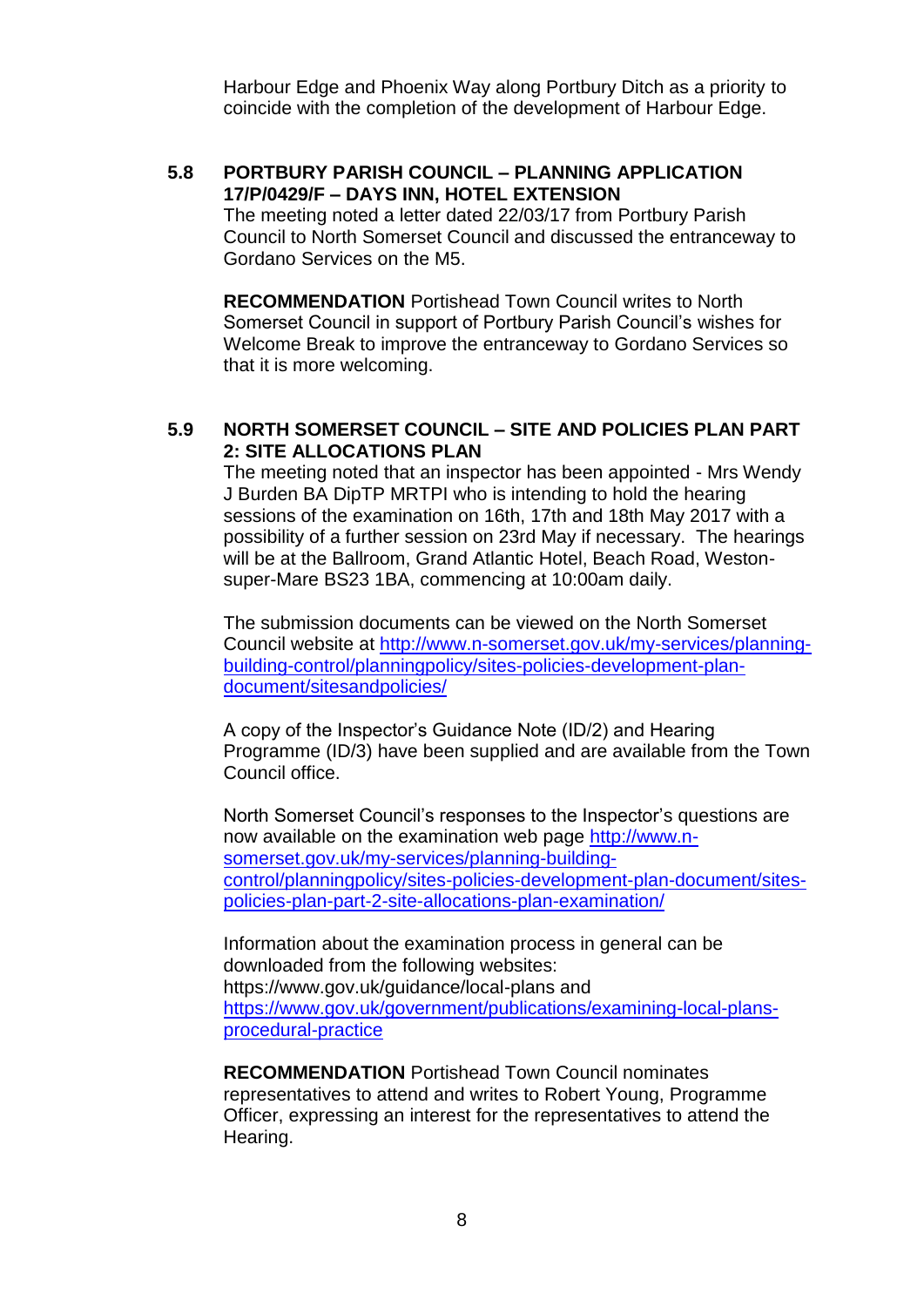# **PL527 SECTION 3 – DELEGATED CHAIRMAN DECISIONS**

### **PLANNING APPLICATIONS AS REPORTED BY THE PLANNING & REGULATORY CHAIRMAN**

# **TREE APPLICATIONS AS REPORTED BY THE PLANNING & REGULATORY CHAIRMAN**

The Delegated Chairman Decisions previously agreed by the core members of the Planning & Regulatory committee were noted.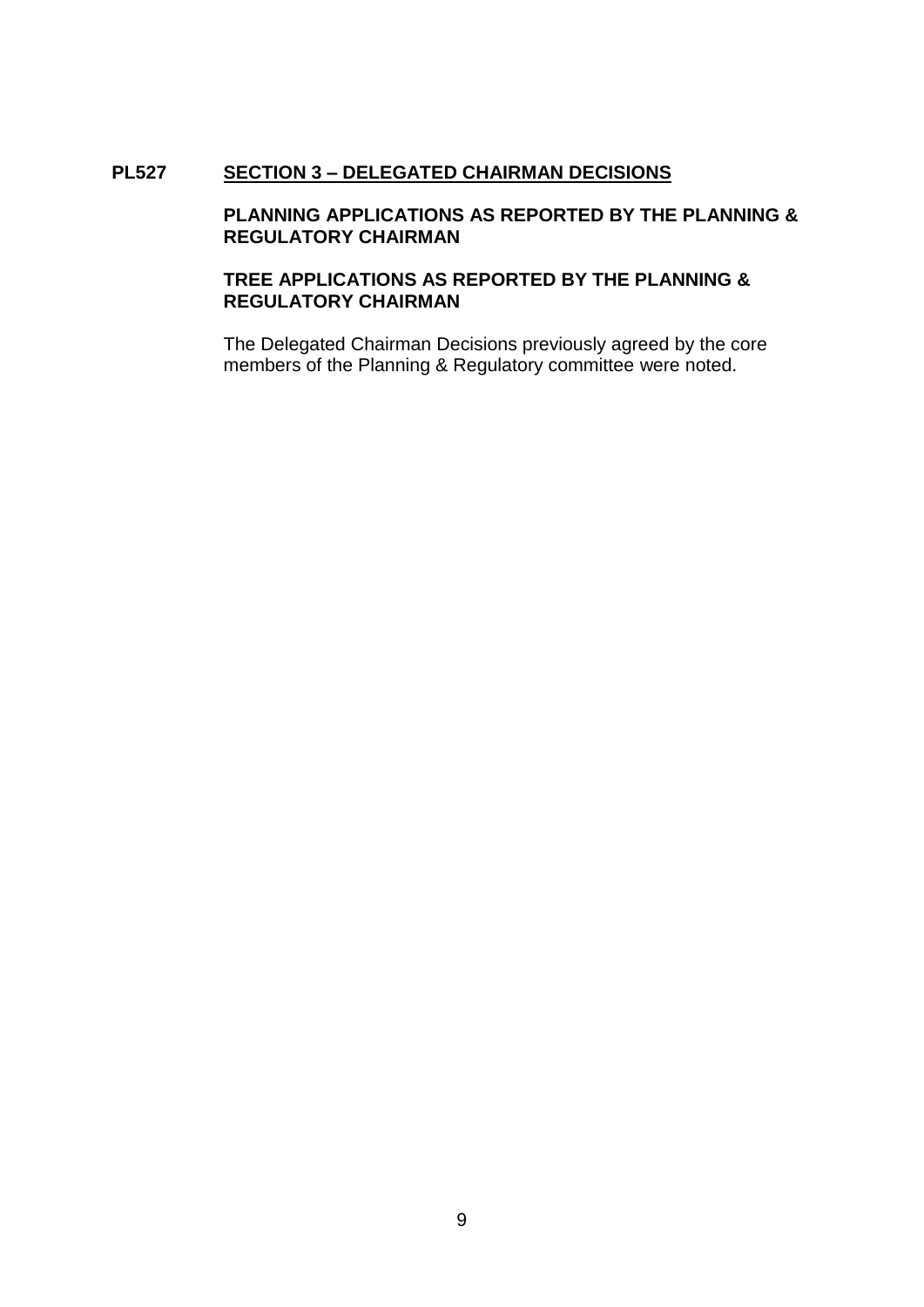# **SECTION 3 DELEGATED CHAIRMAN DECISIONS – FOR INFORMATION**

# **PL527 PLANNING APPLICATIONS AS REPORTED BY THE PLANNING & REGULATORY CHAIRMAN**

| <b>APPLICATION NO.</b> | <b>LOCATION</b>                              | <b>PROPOSAL</b>                                                                                                                                                                                                                                                                  | <b>RECOMMENDATION</b>                                                                      |
|------------------------|----------------------------------------------|----------------------------------------------------------------------------------------------------------------------------------------------------------------------------------------------------------------------------------------------------------------------------------|--------------------------------------------------------------------------------------------|
| 17/P/0453/F            | 10 Denny View, Portishead,                   | Rear extension, front garage extension                                                                                                                                                                                                                                           | No objection subject to no valid                                                           |
|                        | <b>BS20 8BS</b>                              | and internal alterations                                                                                                                                                                                                                                                         | objections from neighbours                                                                 |
| 17/P/0512/LUP          | 77 Pembroke Road,<br>Portishead, BS20 8HE    | Lawful development certificate for the<br>proposed addition of thermal insulation<br>with render finish and cladding finish,<br>fenestration and door changes to right<br>side elevation, remove chimney stack<br>and external steps                                             | The Town Council notes that it is<br>not required to consult on lawful<br>use/development. |
| 17/P/0549/HHPA         | 20 Station Road,<br>Portishead, BS20 7DB     | Prior approval request for the erection of<br>a single storey rear extension with a<br>pitched roof that would 1) extend<br>beyond the rear wall of the original<br>house by 5.5 metres; 2) have a<br>maximum height of 4 metres and 3)<br>have eaves that are 3 metres high     | The Town Council notes that it is<br>not required to consult on HHPA<br>applications       |
| 17/P/0567/F            | 2 Frobisher Avenue,<br>Portishead, BS20 6XB  | Application of Insulation in a neutral<br>colour to outside walls                                                                                                                                                                                                                |                                                                                            |
| 17/P/0604/HHPA         | 17 Down Road, Portishead,<br><b>BS20 6EB</b> | Prior approval request for the erection of<br>a single storey rear extension with a<br>pitched roof that would 1) extend<br>beyond the rear wall of the original<br>house by 5.9 metres; 2) have a<br>maximum height of 3.7 metres and 3)<br>have eaves that are 3.0 metres high | The Town Council notes that it is<br>not required to consult on HHPA<br>applications       |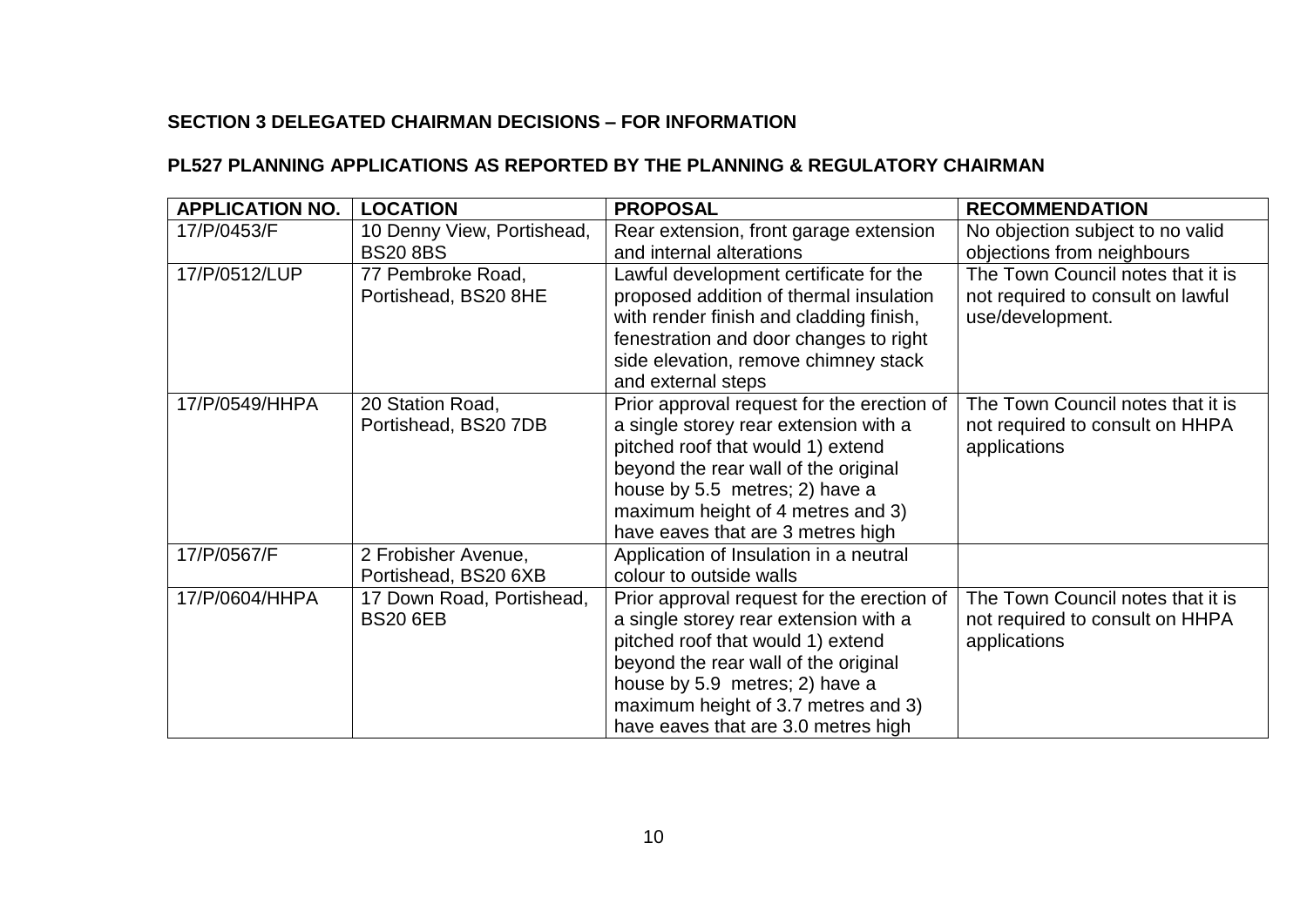# **PL527 TREE APPLIATIONS AS REPORTED BY THE PLANNING & REGULATORY CHAIRMAN**

| <b>APPLICATION NO.</b> | <b>LOCATION</b>                                                             | <b>PROPOSAL</b>                                                                                                                                                                                  | <b>RECOMMENDATION</b>                                                                                                                |
|------------------------|-----------------------------------------------------------------------------|--------------------------------------------------------------------------------------------------------------------------------------------------------------------------------------------------|--------------------------------------------------------------------------------------------------------------------------------------|
| 17/P/0421/WT           | <b>CHURCH HOUSE, Church</b><br>Road North, Portishead,<br>Bristol, BS20 6PS | Walnut - prune branches back to<br>previous knuckles; plum and thorn -<br>prune back to previous line                                                                                            | No objection to pruning the Walnut<br>branches back to previous<br>knuckles or pruning the plum and<br>thorn back to previous lines. |
| 17/P/0529/WT           | 113 High Street, Portishead,<br>Bristol, BS20 6PT                           | T1 garrya - fell; T2 elder - fell; T3 holly -<br>reduce height by 1m; T4 bay - reduce<br>height by 2m; T5 hawthorn - reduce by<br>1.5m; T6 damson plum - fell; T7 hazel -<br>reduce height by 2m | No objection subject to the<br>approval of North Somerset<br><b>Council's Tree Officer</b>                                           |
| 17/P/0561/TPO          | <b>FEDDEN VILLAGE, Nore</b><br>Road, Portishead, Bristol,<br><b>BS207HN</b> | Various as per application tree work<br>specification, including felling                                                                                                                         | No objection subject to the<br>approval of North Somerset<br><b>Council's Tree Officer</b>                                           |
| 17/P/0657/TPO          | 7 Riverleaze, Portishead,<br>Bristol, BS20 8EA                              | Hawthorn and blackthorn trees within<br>area on map - reduce height by 5 feet                                                                                                                    | No objection subject to the<br>approval of North Somerset<br><b>Council's Tree Officer</b>                                           |

## **PL528 OTHER PLANNING MATTERS**

**8.1 THE FOLLOWING NOTIFICATIONS/ACKNOWLEDGEMENTS FROM NORTH SOMERSET COUNCIL WERE NOTED:**

## **A. ENFORCEMENT CASES**

**2016/0447 – Brackenwood Garden Site, Nore Road, Portishead**

The height of the building has been investigated and no breach was found. No action will be taken and the case has been closed.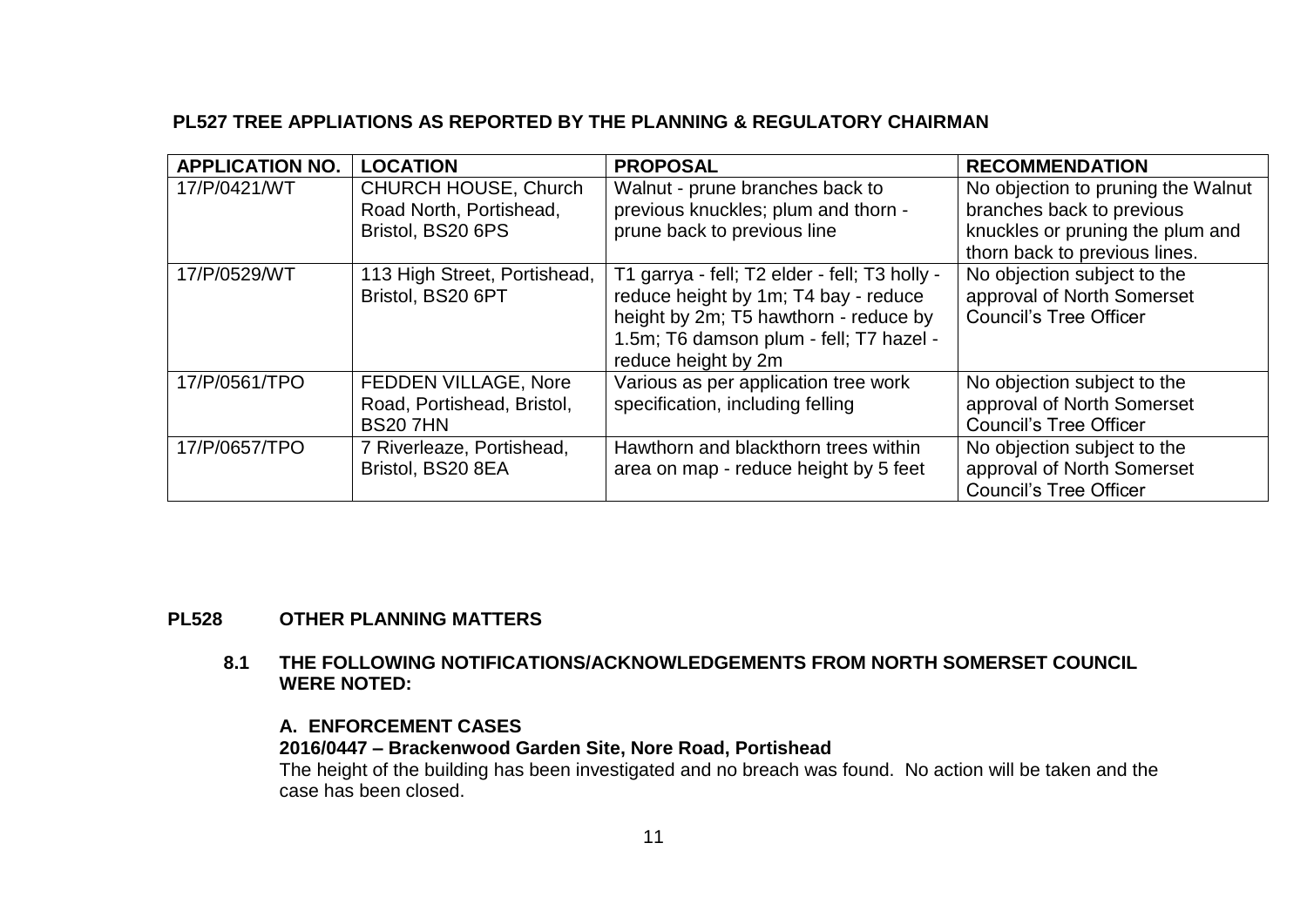#### **2017/0066 – 63 Hillside Road, Portishead**

Alterations of frontage of property No breach was identified during a recent site visit made by North Somerset Council.

#### **B. DELEGATED DECISIONS – NORTH SOMERSET COUNCIL**

A report had not been received

### **C. PLANNING CONSENT GRANTED**

 **17/P/0101/TPO 5A Woodhill Road, Portishead, BS20 7EU**

T1 Deodar Cedar – fell

### **16/P/3001/F The Annexe, 34 Hollis Avenue, Portishead, BS20 6TQ**

Formation of new access onto Clevedon Road for parking on hard standing in front of property knowns as the Annexe

#### **17/P/0216/LUP 9 Slade Road, Portishead, BS20 6BS**

Conversion of ground floor flat and maisonette back to original detached single dwelling house.

#### **16/P/2554/F 28 Exeter Road, Portishead, BS20 6YF**

Two storey side extension, single storey rear extension and position of garden wall moved.

#### **17/P/0179/TPO 51 The Downs, Portishead, BS20 6EE**

T1 Ash – cut pollard re-growth back to knuckles on one limb overhanging house

#### **17/P/0211/TPO 20B Devonshire Drive, Portishead, BS20 8EF**

T1 Oak – crown reduction back to old pruning points (up to 2m)

**17/P/0178/TPO Aylwin, Beechwood Drive, Portishead, BS20 8ES**

T1 and T2 maple – crown reduction by up to 4m

#### **17/P/0242/F 11A Hillcrest Road, Portishead, BS20 8HS**

Construction of two storey rear extension

# **D. PLANNING CONSENT REFUSED**

## **16/P/2837/F 5 Hollis Avenue, Portishead, BS20 6TQ**

Two storey front extension, first floor rear extension and conversion of garage to garden room.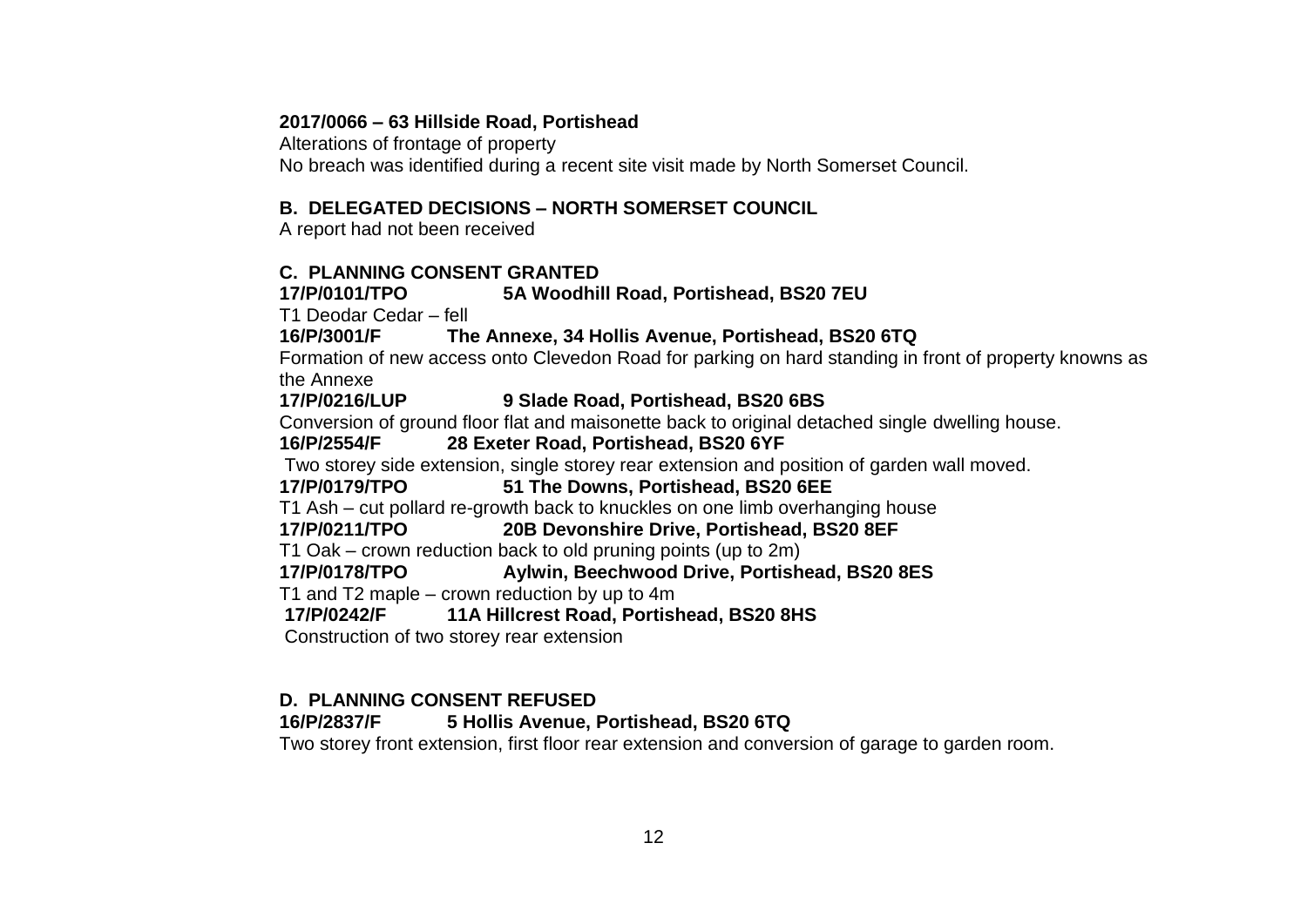# **E. PLANNING APPLICATIONS WITHDRAWN**

16/P/2886/F 313 Nore Road, Portishead, BS20 8EN

Two storey side extension with front balcony, raising of the roof with dormers to create a second floor and change from flat to pitched roof at rear.

## **F. APPEAL DECISIONS**

No reports received

## **G. LICENCE APPLICATIONS**

No reports received

## **H. ROAD CLOSURE**

No reports received

# **i. NEWFOUNDLAND WAY, PORTISHEAD**

That a number of trees currently fouling streetlights along Newfoundland Way will be removed week commencing 6th March 2017. Felling was chosen in preference to 'siding up' to clear the lights and costly repeat management. The stumps will be ground out at a later date and the trees will be replaced in more appropriate locations.

# **j. INCREASE IN HOMES AND IMPACT ON EDUCATION PROVISIONS IN PORTISHEAD**

Letter dated 21/02/17 received from Councillor Nigel Ashton in response to the concerns raised by the Governors of Trinity Anglican Methodist School letter dated 7<sup>th</sup> February 2017, which Portishead Town Council forwarded to both NSC's Chief Executive Mike Jackson and The Rt. Hon Liam Fox MP.

# **k. MODIFICATION TO TPO1048 – SILBURY, BATTERY LANE, PORTISHEAD, BS20 7JD**

Plan and specification of trees for the modification.

The meeting noted the following:

## **8.2 JOINT SPATIAL PLAN AND JOINT TRANSPORT STUDY**

Letter of acknowledgement dated 16<sup>th</sup> March following the comments submitted by Portishead Town Council.